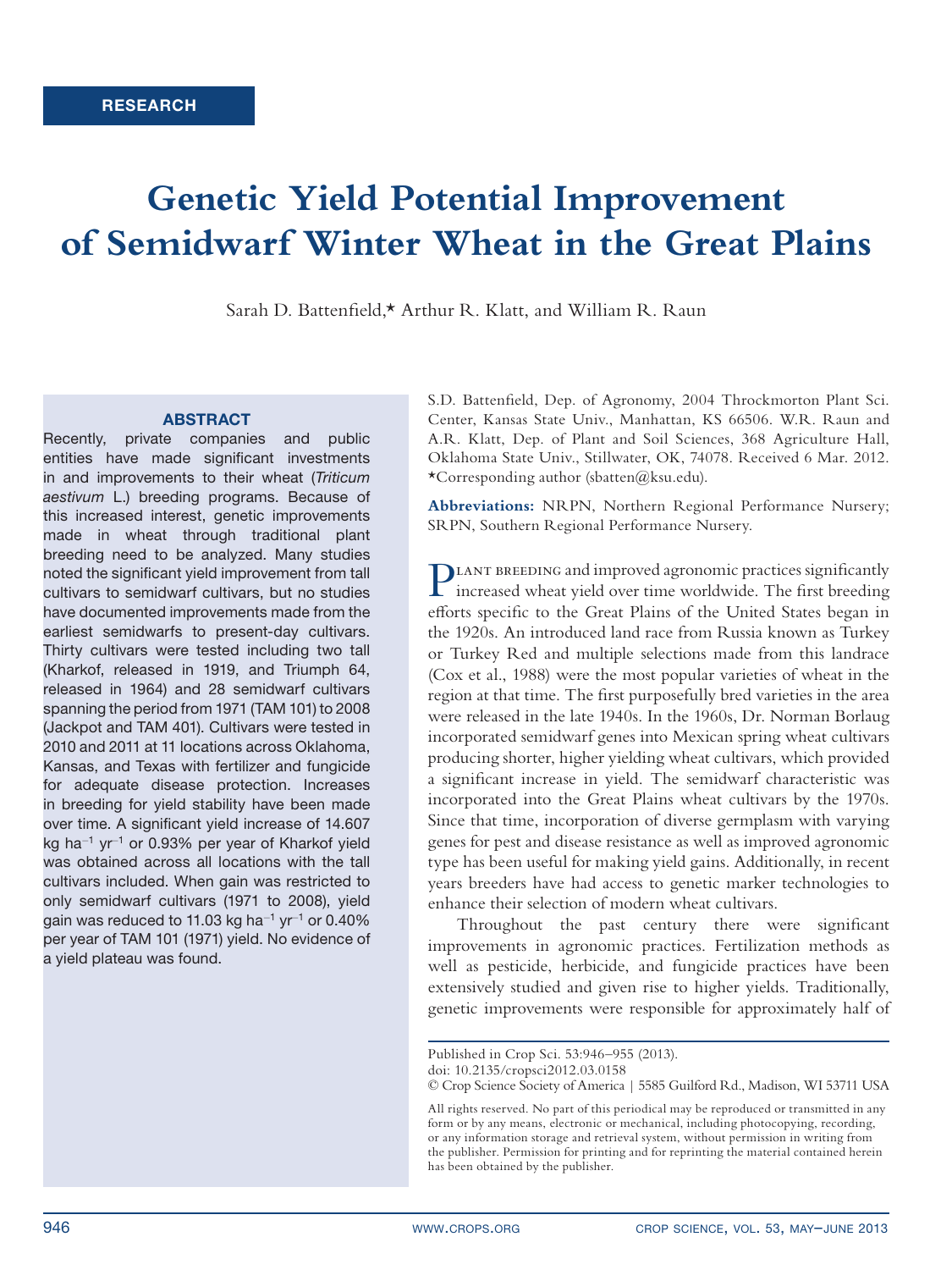the yield increases over the past century (Rudd, 2009); however, this must be periodically analyzed. Recently, the private sector has significantly increased investment in wheat breeding. These investments have been made with the intent of possibly releasing transgenic or hybrid wheat within the next 10 to 20 yr. Therefore, it is vitally important to quantify yield gains made in wheat due to traditional breeding efforts, especially in the semidwarf era.

Studies of genetic yield potential increase were conducted worldwide and range from 0.44 to 1.3% increase in yield per year as compared to the oldest cultivar in the study (results summarized in Table 1). However, average improvements are commonly cited as approximately 1% increase in yield per year of tall landrace variety yield (Rudd, 2009) or less (Fischer and Edmeades, 2010). This linear improvement approximation may be easily skewed with lack of reliable introductory date of landrace varieties and large initial improvements that were made before the release of the first semidwarf cultivars. Beginning with semidwarf cultivars gives us a more realistic rate of increase by using accurate dates of origin for cultivars and introduces gains made in the modern era of wheat breeding.

Analysis of breeding progress can be conducted by studying a set of historical cultivars over multiple locations and years, as was done in this study, or by comparing historical yield data with a standard over time. The two methods of determining increase in genetic yield potential over time each have advantages and disadvantages. Comparing a specified set of historic cultivars over multiple years and locations has been most commonly used worldwide (Cox et al., 1988; Austin et al., 1989; Berzonsky and Lafever, 1993; Sayre et al., 1997; Donmez et al., 2001; Khalil et al., 2002; Brancourt-Hulmel et al., 2003; Zhou et al., 2007; Sener et al., 2009; Morgounov et al., 2010). All tests are conducted in the same site-years, which, if there are enough locations, will reduce environmental bias. This method of testing favors newer varieties that have genetic disease resistance, but experimental design that includes fungicide can negate this bias. Historical yield trials compare the newest germplasm and cultivars but not necessarily farmer adopted varieties. Since these tests are often conducted over wide regional areas, they represent broad yield gains, instead of smaller gains made for specific adaptation. The historic yield trial method relies on the most advanced material compared to a long standing check variety, which has normally lost any resistance it may have once had. Wheat breeders traditionally select for racespecific resistance to pathogens; therefore, this type of trial is often confounded by resistance and susceptibility of the checks and experimental lines. However, this method does allow for the greatest amount of varying materials to be tested and provides statistical stability with the numerous site-years tested (Schmidt and Worrall, 1983; Schmidt, 1984; Graybosch and Peterson, 2010).

Estimation of yield gain using annual data from standardized yield trials has been previously studied in the Great Plains. Schmidt and Worrall (1983), Schmidt (1984), and Graybosch and Peterson (2010) each used the Northern Regional Performance Nursery (NRPN) and Southern Regional Performance Nursery (SRPN) to estimate the gain in genetic yield potential of wheat, using Kharkof as a long-term check variety. The authors reported a rate of genetic gain of approximately 0.74% of Kharkof per year from 1959 to 1979 (Schmidt and Worrall, 1983; Schmidt, 1984). Graybosch and Peterson (2010) found that between 1959 and 2008 the yield of the SRPN had advanced between 1.1 and 1.3% of Kharkof yield per year whereas the NRPN yield had only improved 0.79 to 0.85% of Kharkof yield per year. This methodology also displayed that there were no significant genetic yield progress when only considering cultivars released from 1984 to present. This indicates that in the modern wheat breeding era, yield peaked between 1984 and present, indicating no significant advancements in yield have been made in the period of 1984 to 2008.

Genetic yield potential in the Great Plains has also been assessed using the multiple cultivars in multiple site-years approach. The baseline study of several cultivars planted simultaneously for this area was conducted from 1985 to 1987 (Cox et al., 1988). The trial was planted in three locations in Kansas over 2 yr and consisted of 35 cultivars without fungicide protection in a randomized complete block design with three replications per location. The authors demonstrated a yield increase of 16.2 kg ha $^{-1}$  yr $^{-1}$  or 1% of the average yield of the cultivar Turkey per year from 1919 to 1987. Other authors of Great Plains multicultivar, multilocation studies found genetic yield increases ranging from 0.44 to 1.3% of Turkey yield per year (Donmez et al., 2001; Khalil et al., 2002). The large differences between these three genetic yield potential studies was likely due to different sets of cultivars tested, with less representation available in Donmez et al. (2001) and Khalil et al. (2002). Thus, the Cox et al. (1988) study provided benchmark results from which the current project will compare previous findings and continue to present day cultivars, focusing on the impact of breeding from the semidwarf era forward.

Yield stability, when referring to plant breeding, is often treated as the ability of a cultivar to perform consistently across several environments or various conditions, which is also an indication of genotype  $\times$  environment interaction for a cultivar (Pfeiffer and Braun, 1989). For this study, stability was assessed by regressing environment mean yield by cultivar mean yield. Cultivars with low stability would have unpredictable yields in varying environments or not perform well in either low or high input conditions. Goodyielding, high-stability cultivars are often considered to be among the highest yielding, or ranking, within a group of cultivars in both high yield potential and low yield potential environments, have an intercept greater than 0, and slope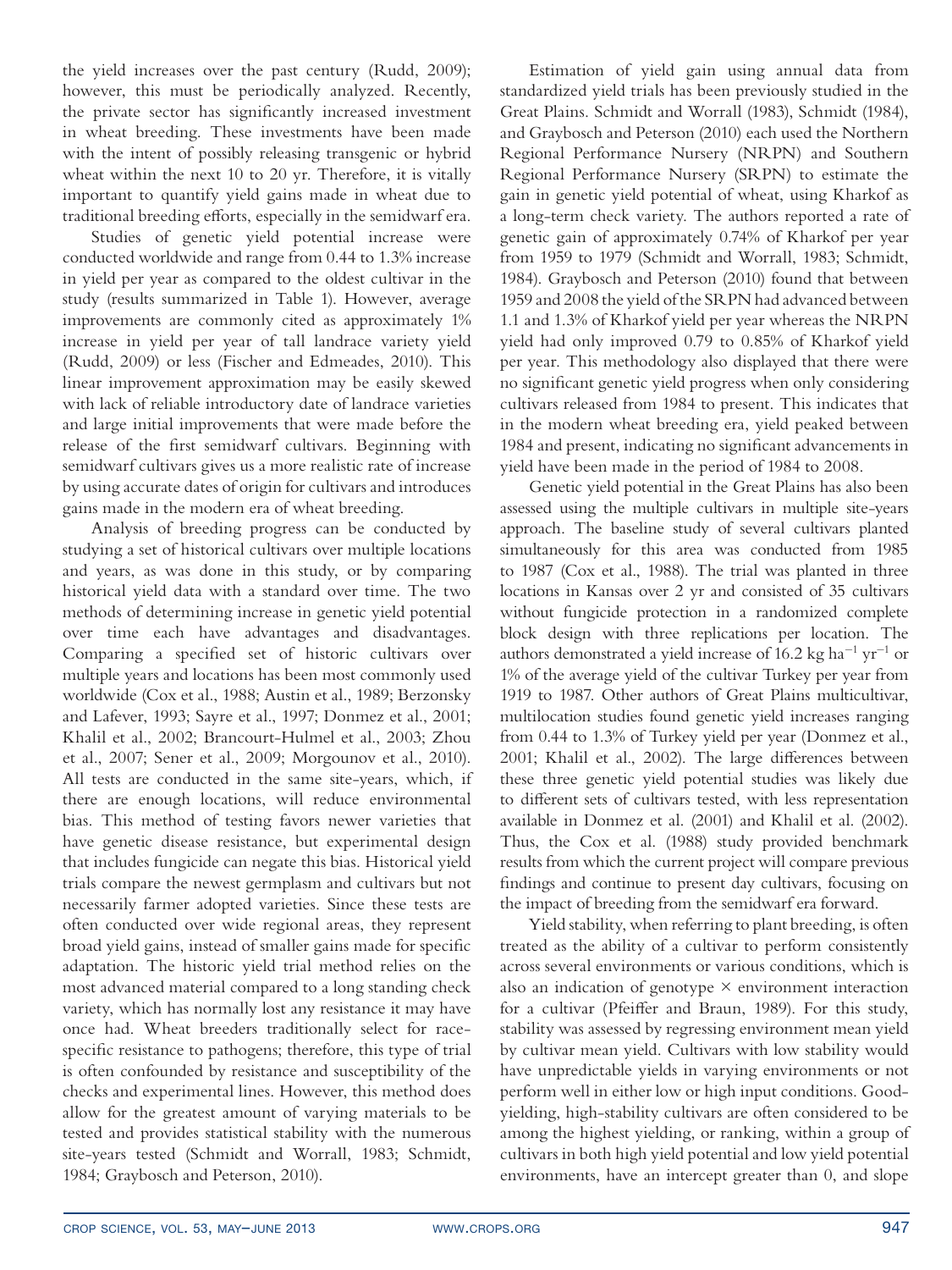#### Table 1. Summary of genetic progress made in many yield trials around the world.

| <b>Study</b>                  | Location                          | Years     | Site-years of analysis cultivars           | No. of          | Genetic gain, Genetic gain<br>$kg$ ha <sup>-1</sup> yr <sup>-1</sup> | $(%)^{\dagger}$ |
|-------------------------------|-----------------------------------|-----------|--------------------------------------------|-----------------|----------------------------------------------------------------------|-----------------|
| Austin et al., 1989           | England                           | 1908-1985 | 3                                          | 18              |                                                                      | 0.81            |
| Berzonsky and Lafever, 1993   | Ohio, United States               | 1871-1987 | 16                                         | 16              | 15.5                                                                 | 0.55            |
| Brancourt-Hulmel et al., 2003 | France                            | 1946-1992 | 10                                         | 14              | 49.0                                                                 | ş               |
| Cox et al., 1988              | Kansas, United States             | 1919-1987 | 6                                          | 35              | 16.2                                                                 | 1.00            |
| Donmez et al., 2001           | Kansas, United States             | 1919-1996 | 4                                          | 14              | $\pm$                                                                | 0.44            |
| Fufa et al., 2005             | Nebraska, United States           | 1874-2000 | 6                                          | 30              | 10.4                                                                 | ş               |
| Graybosch and Peterson, 2010  | North Great Plains, United States | 1959-2008 | Approximately $49 \times 21$ <sup>1</sup>  | #               | $\ddagger$                                                           | 0.82            |
| Graybosch and Peterson, 2010  | South Great Plains, United States | 1959-2008 | Approximately $49 \times 30$ <sup>11</sup> | #               | $\pm$                                                                | 1.20            |
| Khalil et al., 2002           | Oklahoma, United States           | 1919-1997 | 3                                          | 12              | 18.8                                                                 | 1.30            |
| Morgounov et al., 2010        | Siberia, Russia                   | 1900-1997 |                                            | 47              | 15.3                                                                 | 0.70            |
| Mustățea and Saulescu, 2011   | South Romania                     | 1993-2005 | 28                                         | 8               | 36.0                                                                 | 0.76            |
| Mustățea and Saulescu, 2011   | West Romania                      | 1993-2005 | 12                                         | 6               | 30.0                                                                 | 0.59            |
| Mustățea and Saulescu, 2011   | East Romania                      | 1993-2005 | 8                                          | 6               | 82.0                                                                 | 1.53            |
| Sayre et al., 1997            | Mexico                            | 1962-1988 | 6                                          | 8               | 67.0                                                                 | 0.88            |
| Schmidt and Worrall, 1983     | Great Plains, United States       | 1959-1979 | Approximately $20 \times 30$ <sup>11</sup> | #               | $\ddagger$                                                           | 0.74            |
| Sener et al., 2009            | Turkey                            | 1976-1999 | 2                                          | 16              | $\pm$                                                                | 0.45            |
| Zhou et al., 2007             | Beijing, China                    | 1969-1999 | 2                                          | 10 <sup>1</sup> | 64.2                                                                 | 1.23            |
| Zhou et al., 2007             | Hebei Province, China             | 1964-1995 | 2                                          | 11              | 32.1                                                                 | 0.48            |
| Zhou et al., 2007             | Shangdong Province, China         | 1960-2000 | $\overline{2}$                             | 15              | 32.1                                                                 | 0.48            |
| Zhou et al., 2007             | Henan Province, China             | 1970-1993 | 2                                          | 11              | 72.1                                                                 | 1.05            |

†Percentage indicates genetic gain divided by mean yield of oldest cultivar in study.

‡Genetic gain not reported in kilograms per hectare per year.

§Genetic gain not reported in percent improvement.

¶Years × locations per year

#Unknown number of cultivars tested due to nature of trial.

of 1 or greater, and good fit to the regression line (Pfeiffer and Braun, 1989). In other words, these cultivars are among the higher yielding varieties in low-input conditions and are responsive to higher inputs. Since stability analyses need many site-years of data, these studies are rarer but can be conducted along with genetic gain studies. All previous yield stability studies (Pfeiffer and Braun, 1989; Brancourt-Hulmel et al., 2003; Morgounov et al., 2010) found yield stability had increased in their most recent breeding materials. In the present study, individual cultivars were assessed to find cultivars demonstrating highest stability across all trial locations and conditions.

The current study compared 30 Great Plains cultivars over 2 yr at 11 locations per year. The primary purpose of this study was to determine the amount of yield increase due to breeding efforts in winter wheat in Kansas, Oklahoma and Texas from the semidwarf era to the present (1970s to 2008). The most recent cultivars were investigated for evidence of a yield plateau as hypothesized in Graybosch and Peterson (2010). Yield stability was determined and compared among cultivars.

## MATERIALS AND METHODS

#### **Treatments**

Thirty historic cultivars (Table 2) were studied in 2010 and 2011 in 11 locations across Kansas, Oklahoma, and Texas. The

cultivars were tested in three replications per location under a split-plot design using fungicide treatment (with or without) as the main plot and cultivar as the subplot. Each cooperator randomized the plots and used plot sizes specified to their own needs, but the design was the same for all locations. With the exception of fungicide treatment, all other agronomic practices were controlled by best practices of individual cooperators.

Trial locations were chosen to be representative of the majority of the wheat growing conditions in the southern Great Plains. Locations studied in Oklahoma were Lahoma, Lake Carl Blackwell, Perkins, Sweetwater (2010 only), and Stillwater (2011 only). Locations studied in Texas were Bushland, Chillicothe, Perryton, and Vernon. Locations studied in Kansas were Conway Springs, Gypsum, and Haven.

Perryton and Bushland represented the Texas High Plains region and probably also represent the Oklahoma panhandle and southwestern Kansas. Perryton was irrigated, but Bushland was not, and both were severely affected by the 2011 drought. Chillicothe and Vernon were chosen to represent the Rolling Plains of Texas. Vernon was irrigated, but Chillicothe was not; both were severely affected by the 2011 drought. Sweetwater represented rainfed wheat in western Oklahoma. Perkins, Stillwater, and Lake Carl Blackwell were chosen because of their varying conditions. Perkins is a dry, sandy location where irrigation was available, but irrigation was not used in 2010. Stillwater has a more uniform soil representative of the eastern wheat belt. Lake Carl Blackwell has a heavy clay soil, which is commonly found in Oklahoma. Lahoma, Conway Springs, and Haven were chosen to be representative of the Oklahoma and Kansas bread basket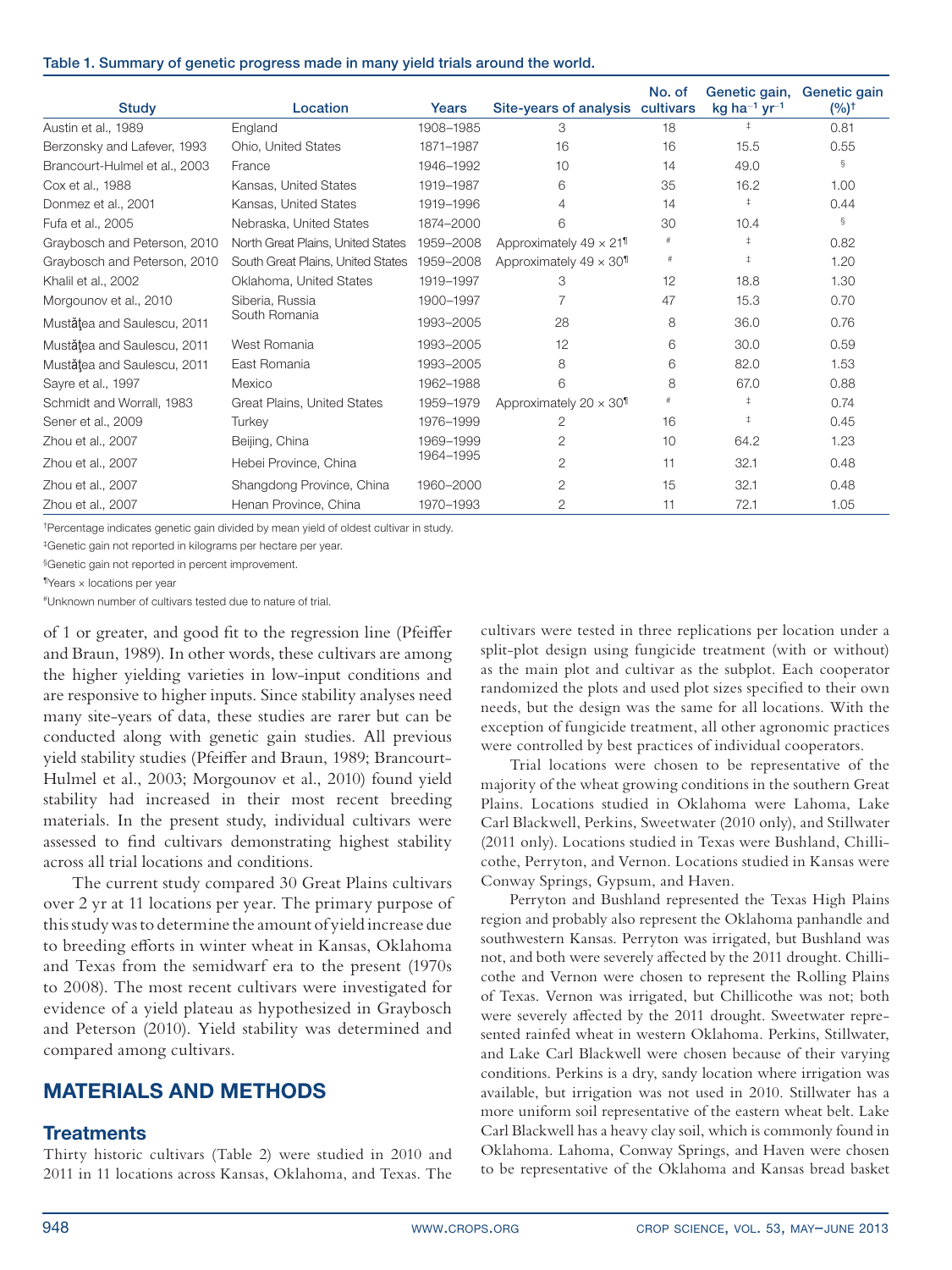Table 2. List of historic wheat cultivars with year of release, breeding origin, and agronomic type for study in Great Plains genetic yield potential trial (release dates from Cox et al., 1988; Donmez et al., 2001; Khalil et al., 2002; Lone Tree Publishing Company, 2008).

| <b>Cultivar</b>    | Year             | Origin                           | <b>Agronomic type</b> |
|--------------------|------------------|----------------------------------|-----------------------|
| Kharkof            | 1919             | Landrace derived from Turkey Red | Tall and awned        |
| Triumph 64         | 1964             | Joseph Danne, Oklahoma           | Tall and awned        |
| <b>TAM 101</b>     | 1971             | <b>Texas A&amp;M University</b>  | Semidwarf and awned   |
| <b>TAM 105</b>     | 1979             | Texas A&M University             | Semidwarf and awned   |
| Chisholm           | 1983             | Oklahoma State University        | Semidwarf and awned   |
| Weather Master 135 | <b>Mid 1980s</b> | Unknown                          | Semidwarf and awnless |
| 2180               | 1988             | Pioneer                          | Semidwarf and awned   |
| Longhorn           | 1990             | Agri-Pro                         | Semidwarf and awnless |
| Karl 92            | 1992             | Kansas State University          | Semidwarf and awned   |
| Ogallala           | 1992             | Agri-Pro                         | Semidwarf and awned   |
| Coronado           | 1994             | Agri-Pro                         | Semidwarf and awned   |
| Custer             | 1994             | Oklahoma State University        | Semidwarf and awned   |
| Jagger             | 1994             | Kansas State University          | Semidwarf and awned   |
| 2137               | 1995             | Kansas State University          | Semidwarf and awned   |
| <b>TAM 110</b>     | 1996             | <b>Texas A&amp;M University</b>  | Semidwarf and awned   |
| 2174               | 1997             | Oklahoma State University        | Semidwarf and awned   |
| Jagalene           | 2001             | Agri-Pro                         | Semidwarf and awned   |
| Fannin             | 2003             | Agri-Pro                         | Semidwarf and awned   |
| Overley            | 2003             | Kansas State University          | Semidwarf and awned   |
| Santa Fe           | 2003             | West Bred                        | Semidwarf and awned   |
| <b>TAM 111</b>     | 2003             | <b>Texas A&amp;M University</b>  | Semidwarf and awned   |
| Deliver            | 2004             | Oklahoma State University        | Semidwarf and awnless |
| Endurance          | 2004             | Oklahoma State University        | Semidwarf and awned   |
| <b>TAM 112</b>     | 2004             | Texas A&M University             | Semidwarf and awned   |
| Armour             | 2006             | West Bred                        | Semidwarf and awned   |
| Duster             | 2006             | Oklahoma State University        | Semidwarf and awned   |
| Fuller             | 2006             | Kansas State University          | Semidwarf and awned   |
| Postrock           | 2006             | Agri-Pro                         | Semidwarf and awned   |
| Jackpot            | 2008             | Agri-Pro                         | Semidwarf and awned   |
| <b>TAM 401</b>     | 2008             | <b>Texas A&amp;M University</b>  | Semidwarf and awnless |

where wheat is the main crop. Gypsum was chosen to represent growing conditions in north central Kansas.

The 30 cultivars used were planted on a large acreage in their era and represented popular cultivars in the Great Plains in their respective eras. Kharkof (year of release from Cox et al., 1988) and Triumph 64 were included to show long term advances from tall wheat and where breeding advancements began. Improvements made from 1971 (TAM 101) to 2008 (Jackpot and TAM 401) represent the improvements made during the semidwarf era in the Great Plains. Additionally, four of the cultivars in this were awnless (Table 2).

Before planting, all seeds were treated with tebuconazole (alpha-[2-(4-chlorophenyl)ethyl]-alpha-(1,1-dimethyl-ethyl)- 1H-1,2,4-triazole-1-ethanol) and metalaxyl (N-(2,6 dimethylphenyl)-N-(methoxyacetyl)alanine methyl ester) (Raxil-MD; Bayer Crop Science) at the labeled recommended dosage to prevent seedling diseases. All trials were planted in October and harvested in June, except the Sweetwater (2010) location, which was not harvested until July, resulting in a loss of the awnless cultivars at that location. All plots were harvested mechanically at approximately 12% moisture. Since the seed for the first year came from various locations and varying time of storage, the amount of seed sown was adjusted to allow for similar number of plants per plot due to differing germination

percentage and thousand kernel weights. The second year seed amount was not adjusted because all cultivars were grown in increase plots at one location resulting in similar germination percentage and seed size.

In plots with fungicide treatment, complete season protection was accomplished by applying pyraclostrobin (carbamic acid, [2-[[[1-(4-chlorophenyl)-1H-pyrazol-3-yl]oxy]methyl] phenyl]methoxy-, methyl ester) (Headline; BASF), azoxystrobin (methyl (E)-2-(2-{[6-(2-cyanophenoxy)pyrimidin-4-yloxy}phenyl)-3-methoxyacrylate) (Quilt; Syngenta), or propiconazole (1-[ [2-(2,4-dichlorophenyl)-4-propyl-1,3-dioxolan-2-yl]methyl]-1,2,4-triazole) (Stratego; Bayer Crop Science) at Feekes 5 or 6 and Feekes 9 at the recommended rates. Plots in Perryton and Sweetwater in 2010 and Bushland in 2011 did not receive fungicide treatment and therefore were treated as a six replication, randomized complete block, no fungicide trial, even though the treatment structure was set as a split plot. The first year of trials was much more severely affected by disease than the second. In 2010, stripe rust (*Puccinia striiformis*) was present throughout the Great Plains, which is becoming more commonplace. Additionally, leaf rust (*Puccinia triticina*) and powdery mildew (*Blumeria graminis* f. sp. *tritici*) were found in most 2010 plots. Powdery mildew was the main disease present in 2011. Incidences of barley yellow dwarf virus and soilborne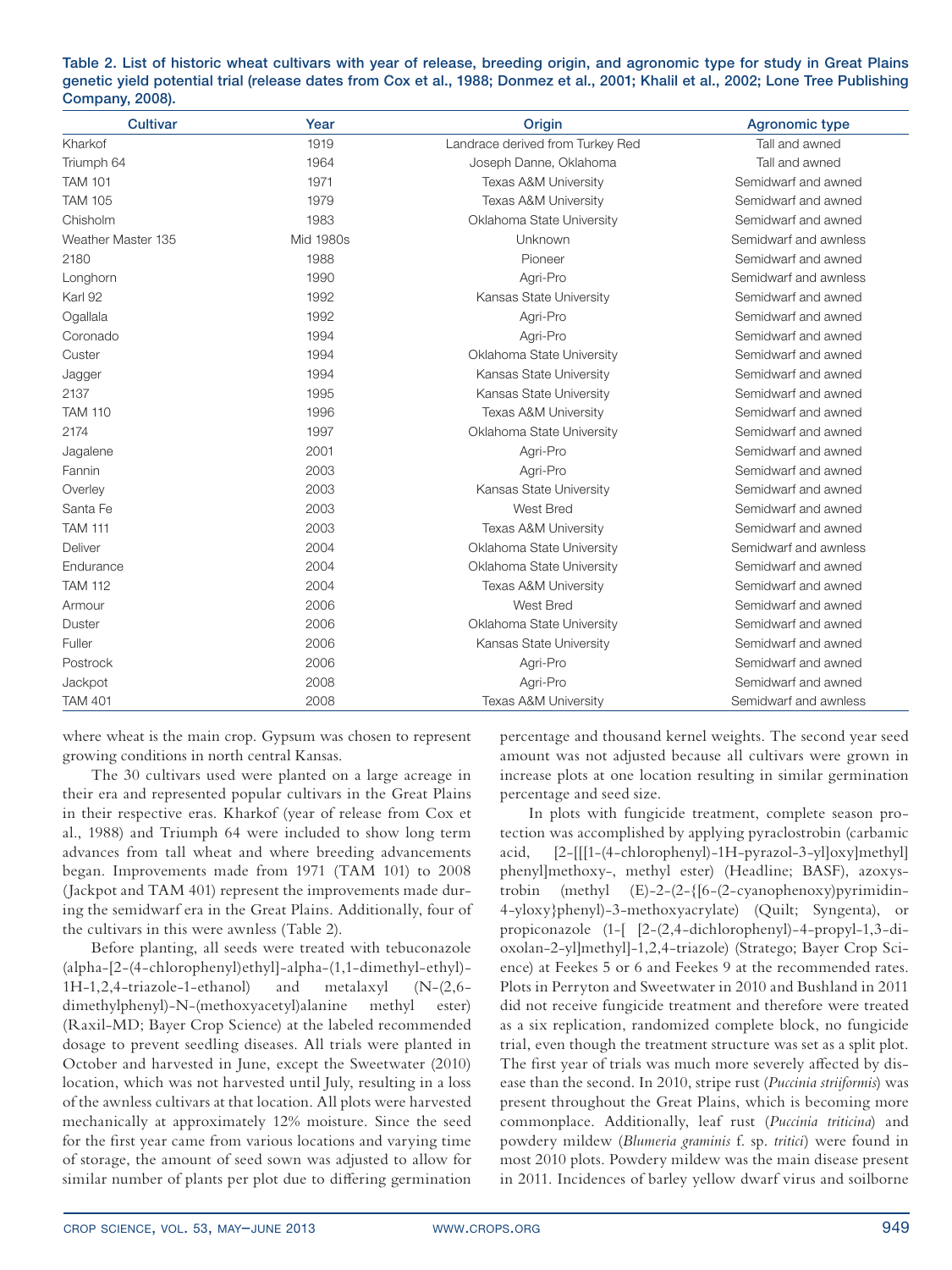mosaic virus were found in both years at some sites and were not controlled by the fungicide treatments.

## Analysis

Analyses of variance were conducted for each site-year to determine mean yield, mean square error, and coefficient of variation. Additionally significance of cultivar, fungicide, and the interaction of cultivar and fungicide were determined. The MIXED procedure (SAS Institute, 2003) used to account for split-plot design of each trial (Yang, 2010) was

Model yield = *Var Fung Var* × *Fung*; Random *Rep Var* × *Rep*,

in which *Rep* is the replication within a single trial, *Fung* is presence or absence of fungicide treatment, and *Var* is the wheat cultivar.

Genetic yield potential was analyzed by linear regression of yield (kg ha<sup>-1</sup>) by year of cultivar release using the GLM procedure (SAS Institute, 2003). The slope of this regression indicated increase in yield over time. Genetic gain was also represented as percent increase of the earliest benchmark cultivar in the comparison. Separate regression analyses were conducted for all cultivars without fungicide, only semidwarf cultivars without fungicide, all cultivars with fungicide, and semidwarf cultivars with fungicide treatment. Percent gain as a function of Kharkof mean yield was used as the standard gain for all cultivars. Percent gain as a function of TAM 101 mean yield was used as the standard for gain in the semidwarf era because it is the earliest released semidwarf in this study. A linear-plateau model was conducted to determine if genetic gains in yield have plateaued recently.

Yield stability was analyzed by plotting environment mean of specific site-year yield on the *x* axis and cultivar mean yield on the *y* axis. Slopes and intercepts were determined for individual cultivars and compared to the average location mean slope for the whole trial. High yield and high stability in stability analysis was considered as *y* greater than *x* for all points, and low yield and high stability was considered as  $\gamma$  less than  $x$  for all points. There was concern that agronomic type might skew genetic potential results, so subsamples of agronomic types were identified. Awnless cultivars were analyzed for differences from cultivars with awns. Tall cultivars were analyzed for differences from semidwarf cultivars. Yield increases among each of the two types were determined by stability differences against the whole.

# RESULTS AND DISCUSSION

# **Treatments**

Individual plot yields ranged from 6.5 kg ha<sup>-1</sup> for Kharkof in Vernon 2011 to a Duster plot that yielded  $5440 \text{ kg ha}^{-1}$ in Vernon in 2010. Mean yields pooled across all locations, with and without fungicide treatment, displayed the same pattern with the same low- (1503  $kg$  ha $^{-1}$  for Kharkof without fungicide and  $1638 \text{ kg} \text{ ha}^{-1}$  for Kharkof with fungicide) and high-yielding ( $3277 \text{ kg}$  ha<sup>-1</sup> for Duster without fungicide and  $3578 \text{ kg}$  ha<sup>-1</sup> for Duster without fungicide) cultivars (Table 3). Fungicide treatment increased the mean yield of all cultivars. Therefore, at the cultivar level, there was a high impact of the fungicide treatment (Table 3).

Large differences were found between sites and years in this study, as is shown in Table 4. Mean trial yields ranged from  $1003 \text{ kg} \text{ ha}^{-1}$  at Bushland during  $2011 \text{ to}$ 3480 kg ha<sup>-1</sup> at Haven during 2010. Trials with fungicide treatment had higher yields on average than those without fungicide treatment in all site-years except the 2011 trials at Chillicothe, Lahoma, Perryton, and Vernon. The locations that responded negatively to fungicide all experienced drought stress during the time of fungicide application, which may have led to yield reducing chemical burns. Fungicide treated plots yielded significantly more than those without fungicide in most locations (Table 4). Fungicide as a main effect was significant, but there was no significant fungicide  $\times$  cultivar interaction (data not shown).

Lake Carl Blackwell and Conway Springs in 2011 were excluded from analysis because of excessive variation, as indicated by high coefficient of variation  $(CV > 20)$ compared to other site-years. The yield variation in these trials is likely due to drought during the 2011 season. However, other locations with more severe drought pressure did not have the same level of variation.

#### Stability Analysis

Semidwarf cultivar means for each location were plotted against the site-year environment mean to determine stability. The slopes of all semidwarf cultivars versus the siteyear environment mean were plotted. Based on these data individual cultivar performance relative to the average of all cultivars in a given yield level was determined (Fig. 1 and 2; Table 3).

Cultivars were described as having high stability if they performed similarly compared to the average at all input levels. Cultivars with high stability were Kharkof, Triumph 64, Chisholm, 2180, Longhorn, Karl 92, TAM 110, 2174, Fannin, Overley, TAM 112, Deliver, Endurance, Fuller, Duster, Postrock, and Jackpot. The cultivars with high stability can be categorized as performing greater than average, approximately equal to average, or below average at all locations. Graphical representations of these three yield levels as compared to average are displayed in Fig. 1.

Farmers prefer cultivars that can yield greater than average in low yield potential environments, representative of bad years, and cultivars that can respond to increased inputs, representative of high inputs in good environmental years. Breeders strive to release cultivars that have good yield in poor conditions, are responsive to high inputs, and are broadly adapted, so they can be planted over a larger acreage. Therefore, cultivars with high stability and average or greater yield at all locations were selected as the best performing cultivars. Of the set of high stability cultivars, 2174, Endurance, Duster, Fuller, Jackpot, Overley, Postrock, and TAM 112 were the only cultivars with high yield and high stability (Fig. 2). These cultivars likely have broad adaptation. Each of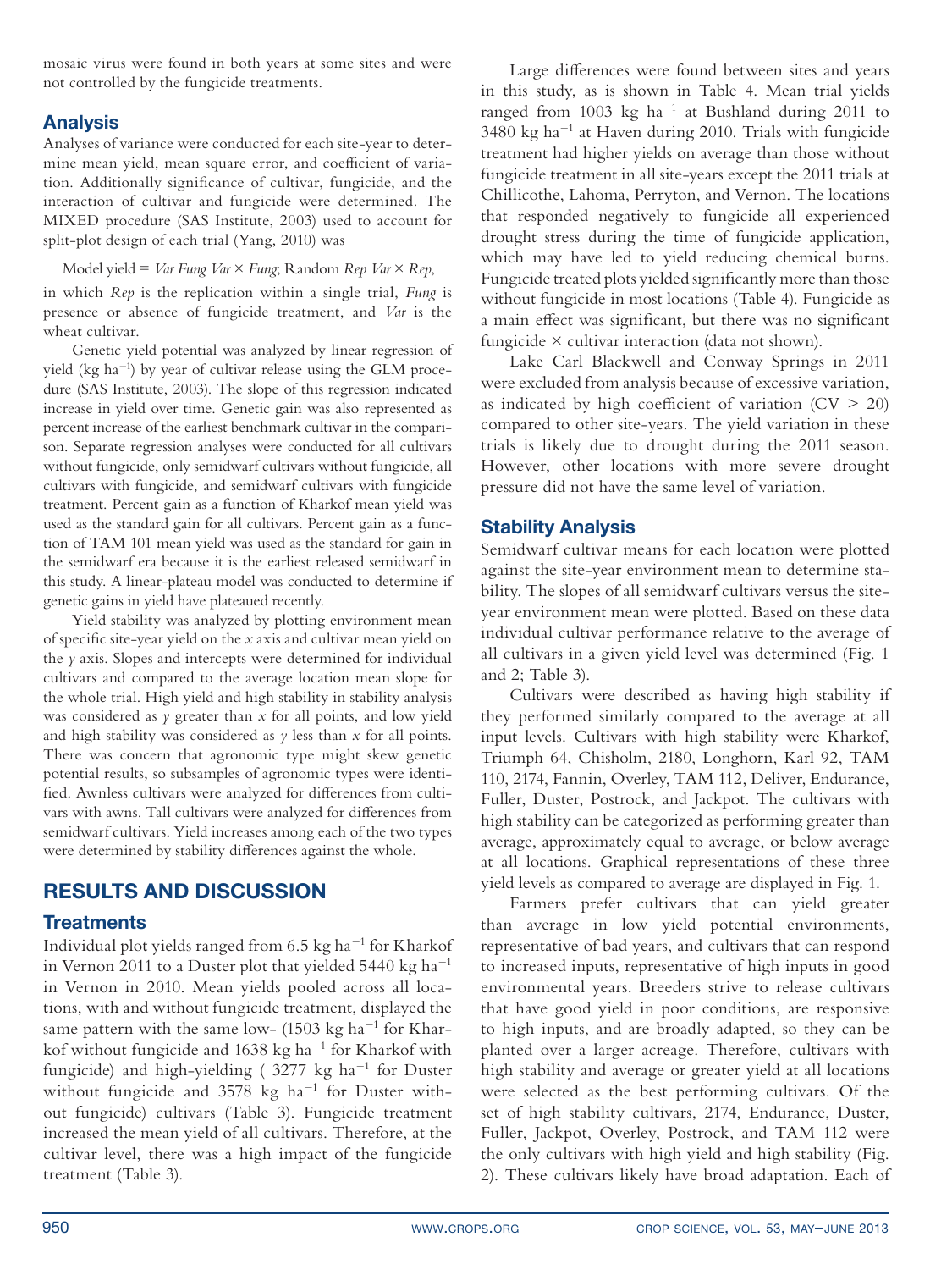| <b>Grain yield</b> |                |                                                      |           |                                        |                          |
|--------------------|----------------|------------------------------------------------------|-----------|----------------------------------------|--------------------------|
| <b>Cultivar</b>    |                | Mean without fungicide Mean with fungicide treatment | Intercept | <b>Slope</b>                           | Stability R <sup>2</sup> |
|                    |                | $kg$ ha <sup>-1</sup>                                |           | $kg$ ha <sup>-1</sup> yr <sup>-1</sup> |                          |
| Kharkof            | $1503 \pm 202$ | $1638 \pm 204$                                       | $-136.58$ | 0.619                                  | 0.760                    |
| Triumph 64         | $2283 \pm 202$ | $2421 \pm 204$                                       | 88.60     | 0.820                                  | 0.851                    |
| <b>TAM 101</b>     | $2553 \pm 202$ | $2902***$ ± 204                                      | 273.27    | 0.882                                  | 0.873                    |
| <b>TAM 105</b>     | $2541 \pm 202$ | $2954***$ ± 204                                      | 129.85    | 0.940                                  | 0.871                    |
| Chisholm           | $2566 \pm 202$ | $2860***$ ± 204                                      | $-98.77$  | 1.013                                  | 0.831                    |
| Weather Master 135 | $2510 \pm 203$ | $2745** \pm 205$                                     | 266.27    | 0.852                                  | 0.839                    |
| 2180               | $2513 \pm 202$ | $2817***$ ± 204                                      | $-169.88$ | 1.021                                  | 0.925                    |
| Longhorn           | $2330 \pm 203$ | $2534** + 205$                                       | $-36.69$  | 0.890                                  | 0.845                    |
| Karl 92            | $2561 \pm 202$ | $2616 \pm 204$                                       | $-430.17$ | 1.097                                  | 0.855                    |
| Ogallala           | $2740 \pm 202$ | $2957** + 204$                                       | $-82.00$  | 1.056                                  | 0.887                    |
| Custer             | $2727 \pm 202$ | $2910* + 204$                                        | $-279.37$ | 1.120                                  | 0.876                    |
| Jagger             | $2603 \pm 202$ | $2874** \pm 204$                                     | 218.23    | 0.909                                  | 0.938                    |
| Coronado           | $2579 \pm 202$ | $2798* + 204$                                        | 85.58     | 0.940                                  | 0.944                    |
| 2137               | $2707 \pm 202$ | $2863* + 204$                                        | $-230.15$ | 1.089                                  | 0.946                    |
| <b>TAM 110</b>     | $2749 \pm 202$ | $3127***$ ± 204                                      | $-256.87$ | 1.150                                  | 0.882                    |
| 2174               | $2818 \pm 202$ | $2945 \pm 204$                                       | 139.72    | 0.991                                  | 0.958                    |
| Jagalene           | $2507 \pm 202$ | $2872***$ ± 204                                      | 477.10    | 0.792                                  | 0.774                    |
| Overley            | $2713 \pm 202$ | $2924** + 204$                                       | 111.02    | 0.978                                  | 0.893                    |
| <b>TAM 111</b>     | $2793 \pm 202$ | $3095***$ ± 204                                      | $-140.90$ | 1.112                                  | 0.909                    |
| Fannin             | $2547 \pm 202$ | $2717* + 204$                                        | $-101.55$ | 0.988                                  | 0.910                    |
| Santa Fe           | $2739 \pm 202$ | $2983**$ ± 204                                       | 108.06    | 0.993                                  | 0.933                    |
| <b>TAM 112</b>     | $2915 \pm 202$ | $3263***$ ± 204                                      | 77.65     | 1.084                                  | 0.863                    |
| Deliver            | $2614 \pm 203$ | $2849** \pm 205$                                     | $-175.49$ | 1.050                                  | 0.892                    |
| Endurance          | $3111 \pm 202$ | $3251 \pm 204$                                       | 69.55     | 1.124                                  | 0.920                    |
| Fuller             | $2866 \pm 202$ | $3032* + 204$                                        | 202.07    | 0.991                                  | 0.907                    |
| Armour             | $3097 \pm 202$ | $3234 \pm 204$                                       | $-236.79$ | 1.231                                  | 0.907                    |
| Postrock           | $2642 \pm 202$ | $2891** + 204$                                       | 24.45     | 0.989                                  | 0.956                    |
| Duster             | $3277 \pm 202$ | $3578***$ ± 204                                      | 196.13    | 1.164                                  | 0.882                    |
| Jackpot            | $2875 \pm 202$ | $3073** + 204$                                       | 36.40     | 1.058                                  | 0.912                    |
| <b>TAM 401</b>     | $2703 \pm 203$ | $2834 \pm 205$                                       | $-168.22$ | 1.062                                  | 0.936                    |

Table 3. Mean yield performance and standard error of all wheat cultivars with and without fungicide in 2010 and 2011 displayed along with stability intercept, slope, and *R*2 value.

\*Significant at the 0.05 probability level.

\*\*Significant at the 0.01 probability level.

\*\*\*Significant at the 0.001 probability level.

these cultivars was released in 1997 or later, which seems to indicate an increase in breeding for stability coupled with high yield over time in the Great Plains.

Some cultivars yielded well in low input environments but have poorer performance in high input environments. These cultivars were TAM 101, TAM 105, Weather Master 135, Jagger, Coronado, Jagalene, and Santa Fe. Adversely, some cultivars perform better in higher input environments compared to average and less than average in low input environments; in other words, these cultivars are responsive to added inputs but do not perform well in low input conditions. These cultivars were Ogallala, Custer, TAM 110, TAM 111, Armour, and TAM 401 (Table 3).

#### Tall and Awnless Cultivars

Two different agronomic types responded poorly in stability and yield potential compared to the average of all cultivars. Awnless cultivars, Weather Master 135, Longhorn, Deliver, and TAM 401, yielded average or less than average at all yield input levels (Table 3). This is likely due to the trend that hard red winter awnless cultivars are bred with an emphasis for their ability to be used as forage-only cultivars. Tall cultivars, Kharkof and Triumph 64, yielded poorer than average at all input levels (Table 3). This is due to recent breeding efforts to develop semidwarf cultivars with greater harvest index and higher yield potential.

Since these agronomic types displayed lower yield potential, it was hypothesized that they would affect the regression analysis demonstrating overall genetic gain. The exclusion of awnless cultivars from the regression analysis did not significantly alter the results (data not shown). Conversely, tall cultivars did impact the overall yield gain; therefore, separate analyses were conducted where tall cultivars were included and excluded for overall rate of genetic gain.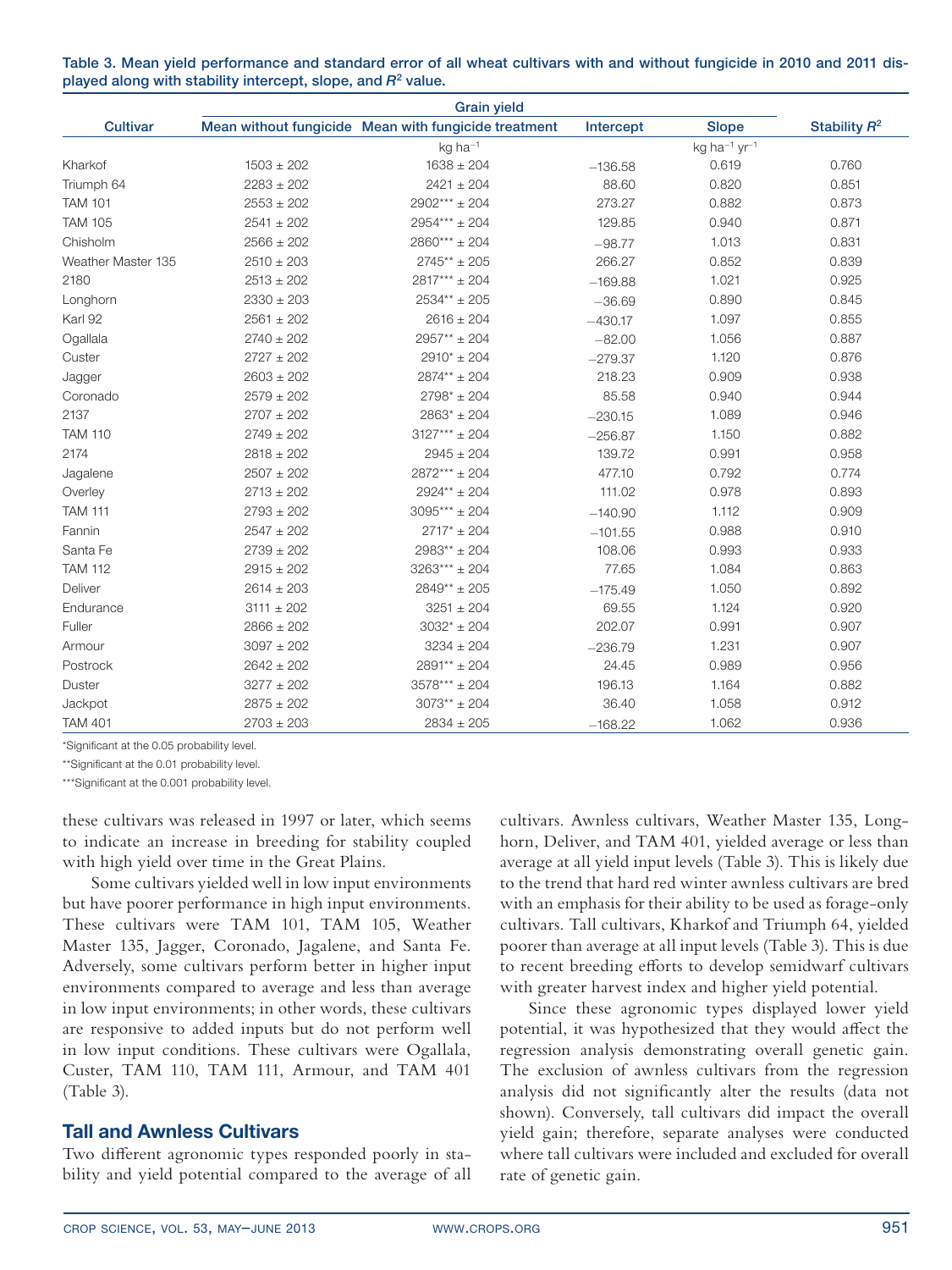Table 4. Site years for wheat genetic yield potential trial with coefficient of variation, mean yields with and without fungicide treatment (kg ha-1), change in yield due to fungicide treatment, and significance of fungicide treatment.

|                                  |      |           |                       | <b>Grain yield</b>               |                               |                                   |
|----------------------------------|------|-----------|-----------------------|----------------------------------|-------------------------------|-----------------------------------|
| Location                         | Year | <b>CV</b> | <b>Standard error</b> | <b>Mean without</b><br>fungicide | <b>Mean with</b><br>fungicide | p value of fungicide<br>treatment |
|                                  |      |           |                       | $kg$ ha <sup>-1</sup>            |                               |                                   |
| <b>Bushland</b>                  | 2010 | 5.03      | 34.40                 | 2346                             | 2396*                         | 0.0426                            |
| Chillicothe                      | 2010 | 8.55      | 66.10                 | 3173                             | 3440***                       | < 0.0001                          |
| Conway Springs                   | 2010 | 12.07     | 82.37                 | 2970                             | 3273***                       | < 0.0001                          |
| Gypsum                           | 2010 | 7.72      | 52.93                 | 2679                             | 3078***                       | < 0.0001                          |
| Haven                            | 2010 | 7.79      | 41.79                 | 3480                             | 4058***                       | < 0.0001                          |
| Lahoma                           | 2010 | 11.43     | 57.44                 | 1709                             | 1936***                       | < 0.0001                          |
| Lake Carl Blackwell              | 2010 | 10.94     | 80.08                 | 3076                             | 3142                          | 0.2567                            |
| Perkins                          | 2010 | 8.82      | 121.02                | 3944                             | 4191*                         | 0.0102                            |
| Perryton                         | 2010 | 4.86      | 17.43                 | 3412                             | $-$ †                         | $-$ †                             |
| Sweetwater                       | 2010 | 12.71     | 65.58                 | 2535                             | $-$ †                         | $-t$                              |
| Vernon                           | 2010 | 13.18     | 65.31                 | 2868                             | 3880***                       | < 0.0001                          |
| <b>Bushland</b>                  | 2011 | 9.80      | 23.61                 | 1003                             | $-$ †                         | $-^{\dagger}$                     |
| Chillicothe                      | 2011 | 10.81     | 15.37                 | 1002                             | 988                           | 0.5239                            |
| Conway Springs <sup>#</sup>      | 2011 | 23.52     |                       | 2102                             | 2143                          | 0.5834                            |
| Gypsum                           | 2011 | 12.07     | 76.89                 | 3289                             | 3389                          | 0.0735                            |
| Haven                            | 2011 | 8.40      | 43.64                 | 3126                             | 3475***                       | < 0.0001                          |
| Lahoma                           | 2011 | 16.23     | 85.61                 | 3069                             | 2926*                         | 0.0217                            |
| Lake Carl Blackwell <sup>‡</sup> | 2011 | 23.38     |                       | 1713                             | $\mathbf{-}^{\dagger}$        | $-$ †                             |
| Perkins                          | 2011 | 19.37     | 55.87                 | 2367                             | 2641**                        | 0.0008                            |
| Perryton                         | 2011 | 5.39      | 19.79                 | 3416                             | 3387                          | 0.3140                            |
| Stillwater                       | 2011 | 9.38      | 49.67                 | 2939                             | 3136***                       | < 0.0001                          |
| Vernon                           | 2011 | 15.26     | 46.60                 | 1631                             | 1614                          | 0.6193                            |

\*Significant at the 0.05 probability level.

\*\*Significant at the 0.01 probability level.

\*\*\*Significant at the 0.001 probability level.

†–, fungicide not applied.

‡Excluded from further analyses due to excessive variation.

## Genetic Yield Potential

Genetic yield potential gains were determined by linear regression of yield, expressed in kilograms per hectare, by year of cultivar release. The slope of the regression indicated the increase in yield per year (kg ha<sup>-1</sup> yr<sup>-1</sup>). When all cultivars were pooled over all locations, fungicide treatment was significant, but fungicide  $\times$  cultivar interaction was not significant, and fungicide treatment did not significantly change the slope of gain. As a result, mean yield of cultivars with and without fungicide was regressed by year of release

Regression of all cultivars resulted in a genetic yield gain of 14.607 kg ha<sup>-1</sup> yr<sup>-1</sup> or 0.93% of the mean of Kharkof per year (Fig. 3). This yield gain equates to an increase in 1300 kg ha-<sup>1</sup> (19.29 bushels per acre) over 89 yr. Since tall cultivars yielded significantly less than semidwarf cultivars and since our objective was to determine the genetic gain in the semidwarf era, analyses were conducted for genetic gain excluding tall varieties. When genetic gain was narrowed to only semidwarf cultivars, or modern breeding efforts, yield gain was reduced to 11.03 kg ha<sup>-1</sup>  $yr^{-1}$  or 0.40% of TAM 101 yield per year (Fig. 3). The

yield gain represented an improvement of 408 kg  $ha^{-1}$ (6.05 bushels per acre) in the past 37 yr.

# **CONCLUSIONS**

Large variations in yield were found from year to year for some sites and within individual years between sites. These variations were due primarily to differences in soil types, amount of available water, disease conditions, and management practices between sites and available water between years, even in some irrigated sites. In both years, however, Kharkof was the significantly lowest yielding cultivar, and Duster was the significantly highest yielding cultivar. These data show that significant yield gains have been made from the earliest cultivars to modern cultivars under all input levels.

Awnless cultivars consistently performed poorer than their counterparts with awns. The rate of genetic gain is significant but significantly lower than that of the awned semidwarf cultivars if awnless cultivars are analyzed separately for genetic yield increase over time (data not shown). This increase in performance from awnless to awned cultivars may be due to lack of awn photosynthesis that occurs during maturation (Li et al., 2006); however,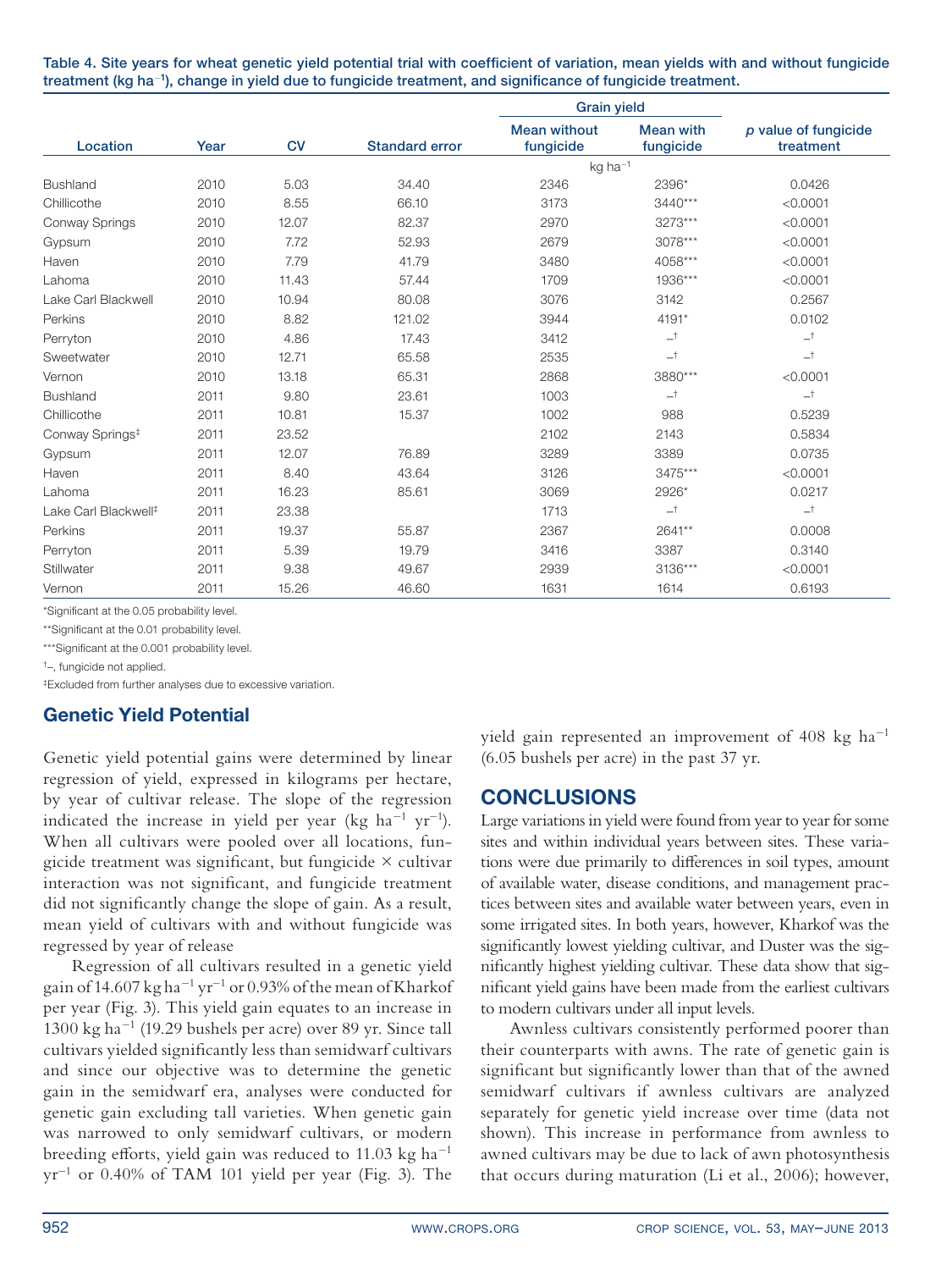

Figure 1. Examples of cultivars with high stability and high yield (Duster; triangle), medium yield (2174; square), and low yield (Longhorn; circle). a) Duster:  $y = 1.1639x + 196.13$ ,  $R^2 = 0.8823$ ; b) 2174:  $y = 0.9914x + 139.72$ ,  $R^2 = 0.9583$ ; c) average of all cultivars:  $y = x$ ,  $R^2 = 1$ ; and d) Longhorn: *y* = 0.8897*x* – 36.691, *R*2 = 0.8446.



Figure 2. Cultivars with mean yield higher than average at all locations and where slope of regression line is approximately equal to or greater than 1. a) Duster: *y* = 1.1639*x* + 196.13, *R*2 = 0.8823; b) Endurance: *y* = 1.1236*x* + 69.551, *R*2 = 0.9199; c) TAM 112: *y* = 1.0839*x* + 77.647, *R*2 = 0.8632; d) Jackpot: *y* = 1.0579*x* + 46.398, *R*2 = 0.9119; e) Fuller: *y* = 0.991*x* + 202.07, *R*2 = 0.9066; f) 2174: *y* = 0.9914*x* + 139.72,  $R^2 = 0.9583$ ; g) Overley:  $y = 0.978x + 111.02$ ,  $R^2 = 0.8934$ ; h) Postrock:  $y = 0.989x + 24.454$ ,  $R^2 = 0.9556$ ; and i) average of all cultivars:  $y = x$ ,  $R^2 = 1$ .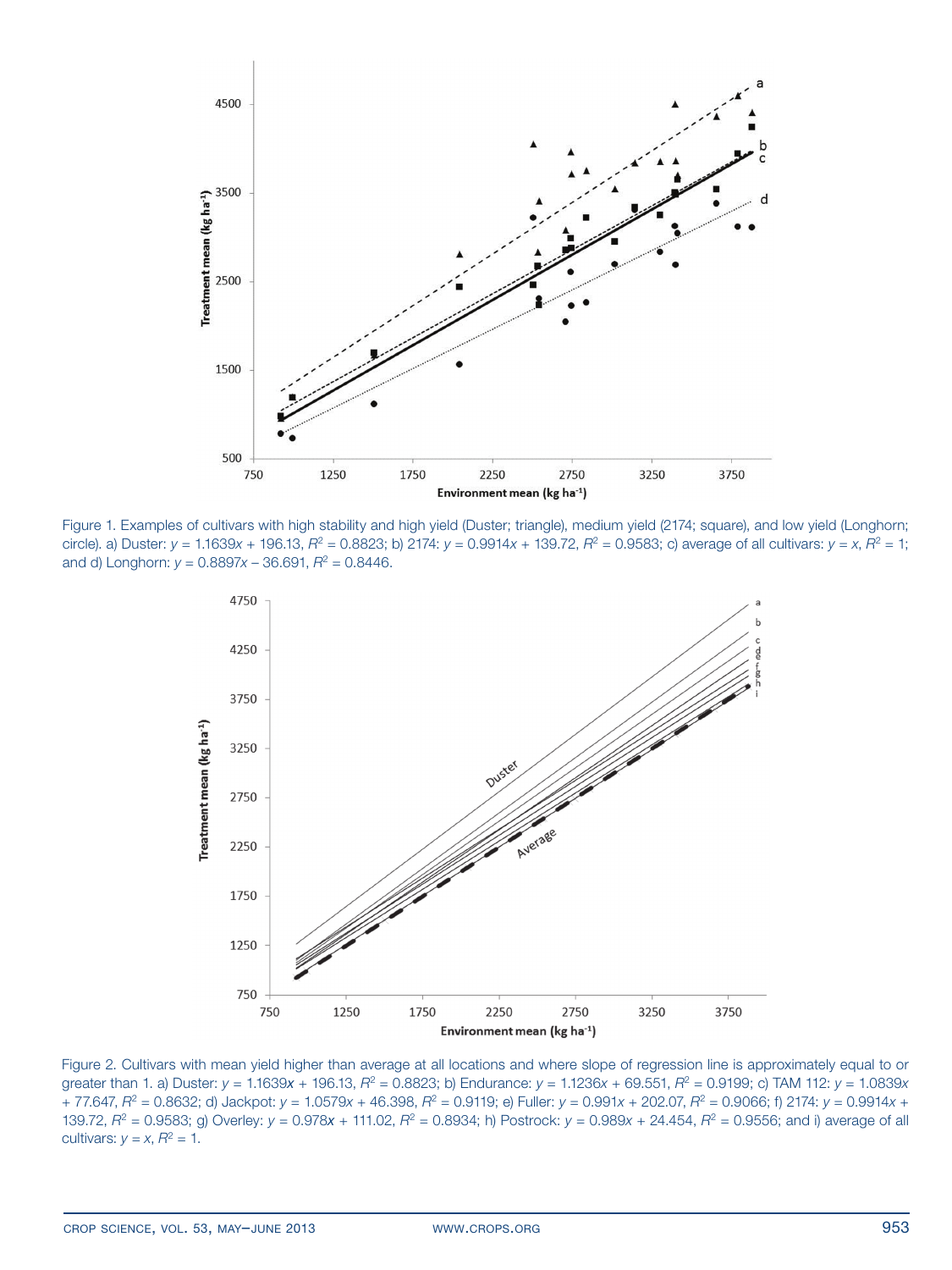

Figure 3. Yield regression of all cultivars by year of release. Regression of yield by year of release including tall cultivars represented in dashed line. Regression of yield by year of release with only semidwarf cultivars represented in solid line.

in other regions and marketing classes of wheat, awnless cultivars are preferred for grain yield potential. Therefore, the yield performance difference is more likely due to breeding resources not being delegated to improving awnless cultivars. This is an effective choice, though, since local producers do not have a preferential interest in using these varieties unless they are completely grazed by cattle.

Genetic yield potential has significantly increased since the initiation of breeding in the Great Plains. The increase in genetic yield potential from Kharkof to present is an increase of approximately 1% of Kharkof yield per year, which is the statistic that regional breeders commonly quote as the average genetic progress obtained from breeding in this region. However, a significant yield jump and large change in time from the tall varieties to semidwarf varieties presents a distinct new breeding era. Therefore, genetic advances in yield should be presented from the semidwarf era to present and not from the introduction of tall varieties.

Graybosch and Peterson (2010) hypothesized there was a possible yield plateau occurring in recent years, so a linear-plateau model was evaluated to determine if there were two separate responses of yield and year, but no convergence criterion were met. This indicates that a single, linear relationship existed from 1919 to present; however, the semidwarf cultivars and the tall cultivars are biologically different. Also, using TAM 101 as a starting point gives a verifiable start date for the regression of yield.

Semidwarf yield potential increased  $406$  kg  $ha^{-1}$  (6.05 bushels per acre) over the course of 37 yr. Since these gains are from TAM 101 forward, yield gains are expressed in percent yield of TAM 101 per year, not Kharkof. Therefore, the genetic yield gains annually occurring in Great Plains semidwarf cultivars amounts to 0.40% per year, which is lower than that found among all cultivars including tall cultivars. This change in genetic gain per year excludes the significant increase in yield that was achieved with the introduction of the semidwarf cultivars. Also, these yield gains do not compare to those found in corn or some other crops, most likely because of strict quality standards, and adaptation to adverse environmental conditions that need to be maintained, probably at the expense of yield gains.

#### Acknowledgments

Much cooperation was needed for a study of this magnitude. The authors would like to thank Jeff Edwards and Brett Carver of Oklahoma State University, Allan Fritz of Kansas State University, Jackie Rudd and Jason Baker of Texas A&M University, David Worrall of Agri-Pro, and Sid Perry of WestBred as well as all of their technicians for their immense assistance in this project with the trials they conducted. Acknowledgments should be made to William Raun and Jose Crossa for statistical consult in this project. The authors graciously acknowledge Oklahoma Wheat Research Foundation, Oklahoma Wheat Commission, and Oklahoma State University for funding this research.